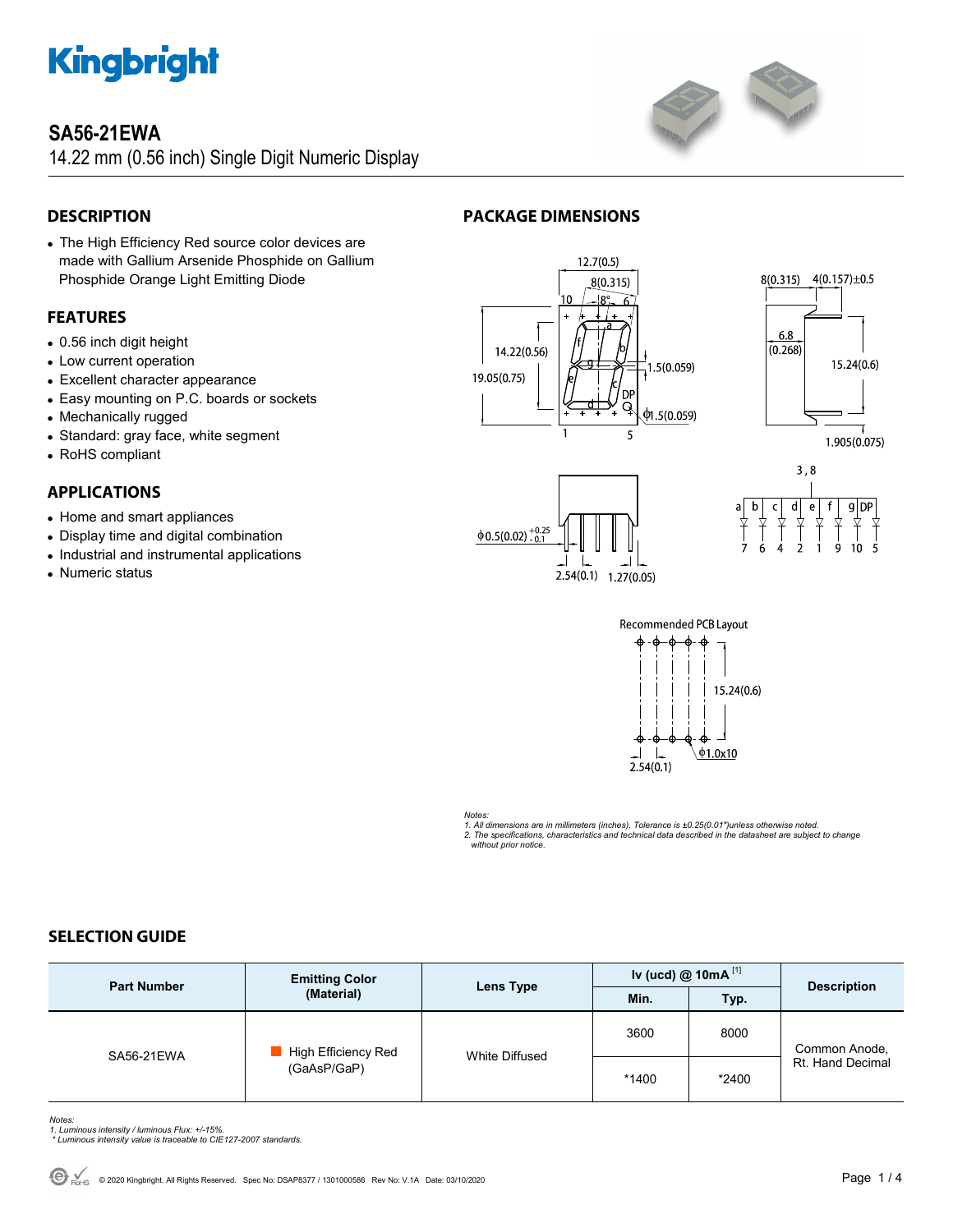# **Kingbright**

#### **ELECTRICAL / OPTICAL CHARACTERISTICS at TA=25°C**

| <b>Parameter</b>                                         | Symbol                     | <b>Emitting Color</b>      | Value |                          |             |
|----------------------------------------------------------|----------------------------|----------------------------|-------|--------------------------|-------------|
|                                                          |                            |                            | Typ.  | Max.                     | <b>Unit</b> |
| Wavelength at Peak Emission $I_F = 10mA$                 | $\Lambda_{\rm peak}$       | <b>High Efficiency Red</b> | 627   | $\overline{\phantom{0}}$ | nm          |
| Dominant Wavelength $I_F = 10mA$                         | $\lambda_{\text{dom}}$ [1] | <b>High Efficiency Red</b> | 617   | $\overline{\phantom{0}}$ | nm          |
| Spectral Bandwidth at 50% $\Phi$ REL MAX<br>$I_F = 10mA$ | Δλ                         | <b>High Efficiency Red</b> | 45    | $\overline{\phantom{a}}$ | nm          |
| Capacitance                                              | C                          | <b>High Efficiency Red</b> | 15    | $\overline{\phantom{0}}$ | pF          |
| Forward Voltage $I_F$ = 10mA                             | $V_F$ <sup>[2]</sup>       | <b>High Efficiency Red</b> | 1.9   | 2.3                      | v           |
| Reverse Current ( $V_R$ = 5V)                            | $I_R$                      | <b>High Efficiency Red</b> |       | 10                       | μA          |

*Notes:* 

*1. The dominant wavelength (*λ*d) above is the setup value of the sorting machine. (Tolerance* λ*d : ±1nm. )* 

*2. Forward voltage: ±0.1V. 3. Wavelength value is traceable to CIE127-2007 standards.* 

*4. Excess driving current and / or operating temperature higher than recommended conditions may result in severe light degradation or premature failure.* 

# Parameter Symbol Value Unit Power Dissipation  $P_D$   $P_D$   $P_D$   $P_3$   $P_4$   $P_5$   $P_6$   $P_7$   $P_8$   $P_9$   $P_9$   $P_9$   $P_9$   $P_9$   $P_9$   $P_9$   $P_9$   $P_9$   $P_9$   $P_9$   $P_9$   $P_9$   $P_9$   $P_9$   $P_9$   $P_9$   $P_9$   $P_9$   $P_9$   $P_9$   $P_9$   $P_9$   $P_9$   $P_9$   $P$ Reverse Voltage  $V$  and  $V_{\rm R}$  is the verse voltage in the value of  $V_{\rm R}$  is the value of  $V_{\rm R}$  . In the value of  $V_{\rm R}$ Junction Temperature **Times of Contract Contract Times of Times In the Contract Oriental Automobile Contract Orient** Operating Temperature and the Contract of T<sub>op</sub> Contract 10 to +85 and to +85 contract 20 to +85 contract 20 to +85 Storage Temperature **T<sub>stg</sub> -40** to +85 <sup>o</sup>C DC Forward Current **IF CONSERVING CONSERVERSITY** IF THE **IF A** 30 mA Peak Forward Current  $I_{FM}$ <sup>[1]</sup>  $^{[1]}$  mA Electrostatic Discharge Threshold (HBM)  $\overline{a}$  and  $\overline{a}$  and  $\overline{a}$  and  $\overline{a}$  and  $\overline{a}$  and  $\overline{a}$  and  $\overline{a}$  and  $\overline{a}$  and  $\overline{a}$  and  $\overline{a}$  and  $\overline{a}$  and  $\overline{a}$  and  $\overline{a}$  and  $\overline{a}$  and Lead Solder Temperature<sup>[2]</sup> 260°C For 3-5 Seconds

# **ABSOLUTE MAXIMUM RATINGS at TA=25°C**

*Notes: 1. 1/10 Duty Cycle, 0.1ms Pulse Width.* 

*2. 2mm below package base. 3. Relative humidity levels maintained between 40% and 60% in production area are recommended to avoid the build-up of static electricity – Ref JEDEC/JESD625-A and JEDEC/J-STD-033.*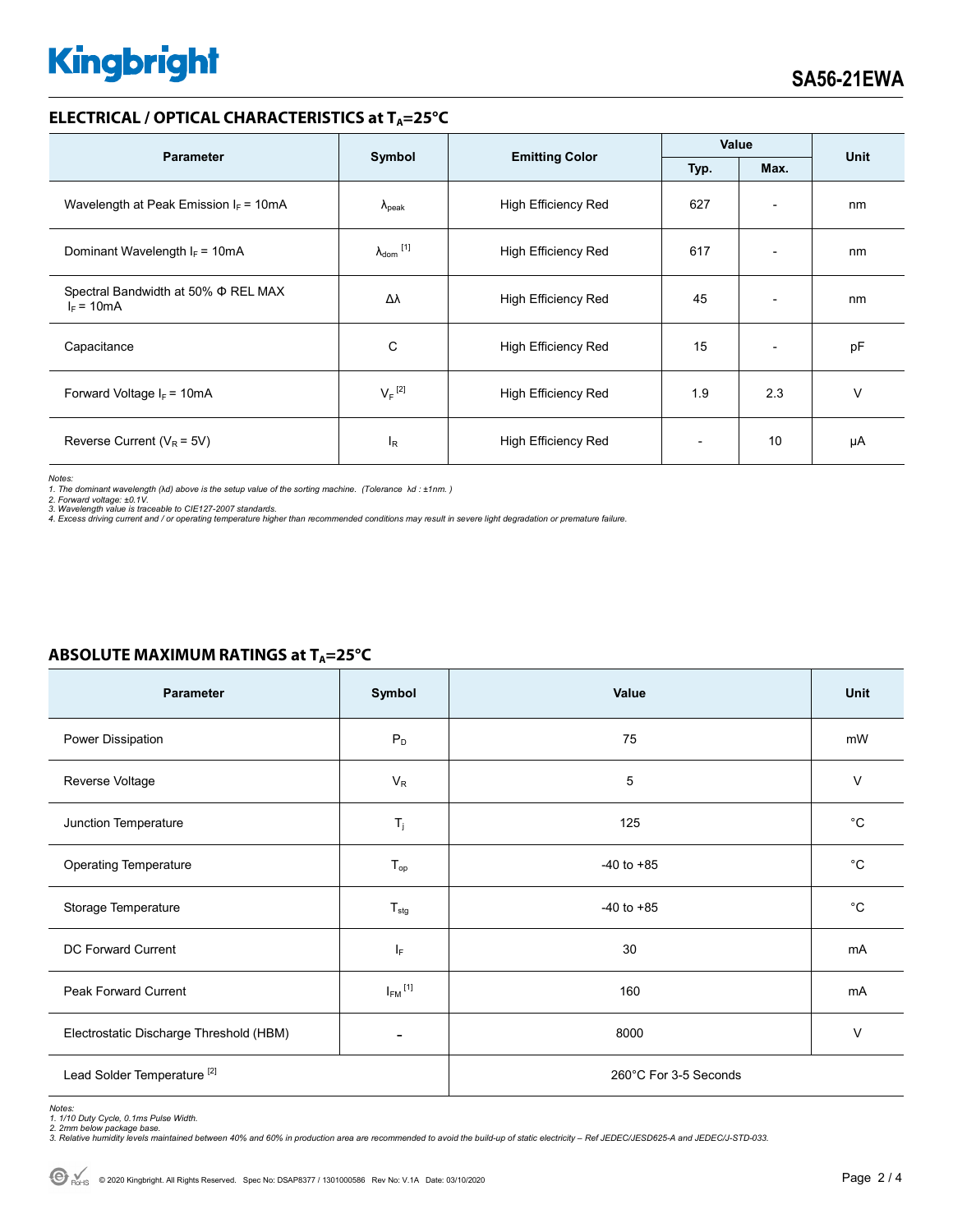# **Kingbright**

### **TECHNICAL DATA**



#### **HIGH EFFICIENCY RED**



#### **RECOMMENDED WAVE SOLDERING PROFILE <b>A CONDUCT A CONDUCT SOLDERING PROFILE Soldering General Notes**



#### *Notes:*

*1. Recommend pre-heat temperature of 105°C or less (as measured with a thermocouple attached to the LED pins) prior to immersion in the solder wave with a maximum solder bath temperature of 260°C* 

- 1. Through-hole displays are incompatible with reflow soldering.
- 2. If components will undergo multiple soldering processes, or other processes where the components may be subjected to intense heat, please check with Kingbright for compatibility.

#### **CLEANING**

- 1. Mild "no-clean" fluxes are recommended for use in soldering.
- 2. If cleaning is required, Kingbright recommends to wash components with water only. Do not use harsh organic solvents for cleaning because they may damage the plastic parts .
- 3. The cleaning process should take place at room temperature and the devices should not be washed for more than one minute.
- 4. When water is used in the cleaning process, Immediately remove excess moisture from the component with forced-air drying afterwards.

<sup>2.</sup> Peak wave soldering temperature between 245°C ~ 255°Cfor 3 sec (5 sec max).<br>3. Do not apply stress to the epoxy resin while the temperature is above 85°C.<br>4. Fixtures should not incur stress on the component when mounti

*<sup>5.</sup> SAC 305 solder alloy is recommended.* 

*<sup>6.</sup> No more than one wave soldering pass. 7. During wave soldering, the PCB top-surface temperature should be kept below 105°C.*